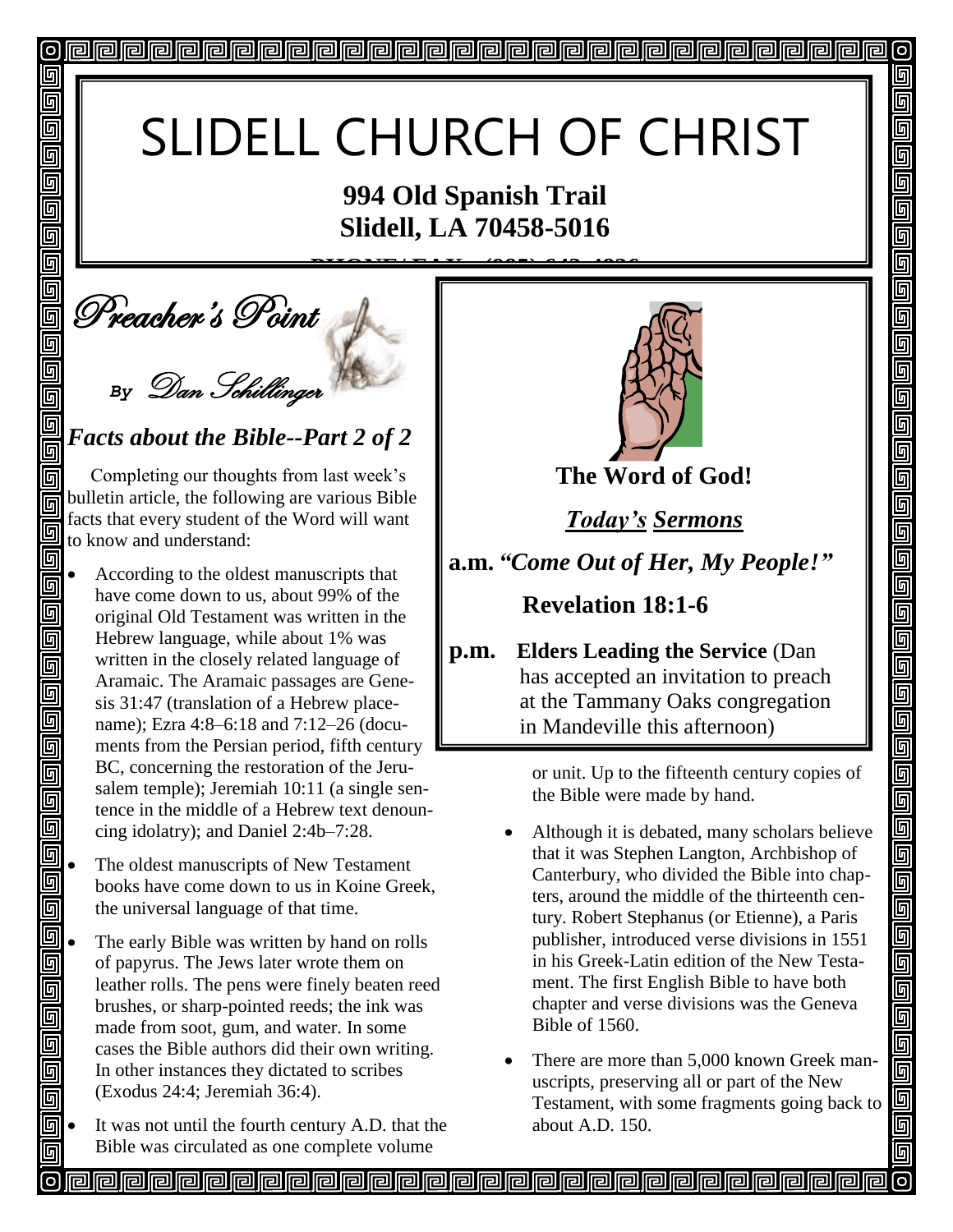$\overline{\blacksquare}$ 

## **Welcome Visitors**

回

同

 $\overline{\overline{\mathbb{G}}}$ Ō

d<br>Olo

画  $\overline{\overline{\mathsf{g}}}$ 回  $\blacksquare$ 回 回 回 叵 回

da

画 靣

回

同

**We are pleased to have the opportunity to welcome you to our service. We think you will find our congregation family to be one that enthusiastically embraces newcomers and warmly welcomes them into our fellowship. We hope you feel right at home as you join us in worship, praise and thanksgiving.**

## "*REMEMBER IN PRAYER &* " *ENCOURAGE"*

With Visits, Calls, & Cards

**The Family of Charles Espadron** (Claudia's brother, recently living here after returning from Atlanta) - passed away two Thursdays ago. stemming from lung cancer and a weak heart. A memorial service was held yesterday on the West Bank

回  **The Family of Teresa Ridenhour** (Teresa Morange's ex-sister-in law, of North Carolina) - 同 passed away unexpectedly last Wednesday. She  $\overline{m}$  had just visited our congregation here a few weeks ago. She is survived by two sons, David and James Martinez, and a brother and sister, Roger Whitley & Karen Crainshaw, and a few grandchildren. She and Teresa were very close.

回 The above mentioned **Roger Whitley** -  $\boxed{5}$  suffering from emphysema.

回  **Angel Mangus** (of Houston, TX, niece of Carl Mangus) - afflicted with inoperable stage 4 brain  $\overline{\mathbb{G}}$  cancer.

回 **Jase Roig** (infant son of Colton Roig) - has **n** resumed eating in the normal manner, but is still for afflicted with an arachnoid cyst in his brain, and cardiac openings that have not yet healed.

回 **Walter Acker, Jr.** ("Butch") - hospitalized  $\overline{\mathbb{F}}$  with fluid congestion in his heart.

 **Dwight Jones** - feeling much better as he heals from his recent prostate removal surgery last

week. He is out and about some, but not yet returned to work.

 **Mildred Tymkiw -** still suffering complications following her recent heart-valve surgery, and is back once again at Elmwood Rehabilitation Center in Harahan.

 **Jerry Kimbrough** (former member here, now at the church of Christ at S. Baton Rouge) - diagnosed with cancer in his eye, and will be undergoing chemotherapy soon. Î

 **Ken Jones** - thanksgiving that he has now recovered pretty well from his annual September post-traumatic stress syndrome.

 **Shirley Ervin** - thanksgiving that she is healing well following recent neck surgery. She is awaiting test results before her doctor OKs her return to normal activity levels. Pray that she will soon be able to do so.

 **Lucille Delaney** (Dorothy's daughter-in-law, near Hattiesburg) – recovering from about a foot of her intestine being removed.

 **Stephanie Smith** (sister of Kevin Cox) - needs surgery for her right shoulder, but a calcium deficiency won't permit this now.

 **Anna Jones** (Mr. Dale's daughter) - needs back surgery that Medicaid won't pay for, and is trying to get into their Pain Management program.

 **Jaimie and Jessica** (two of Molina's daughters) - that they would get their spiritual life together.

**Elery Martin** (friend of the Caseys, near Montgomery, AL) - five year-old girl experiencing seizures, awaiting recent tests results.

**Margaret Schillinger** - experiencing some limited relief from her recent knee-pain flare-up.

**Fairie Roig** - also has a recent flare-up of pain in her right knee.

**Zach Steele** - for success and healing through the process of receiving his long-awaited bone marrow transplant.

**Rosa Nuñez** (good friend of the Vargas family) - having serious painful health problems.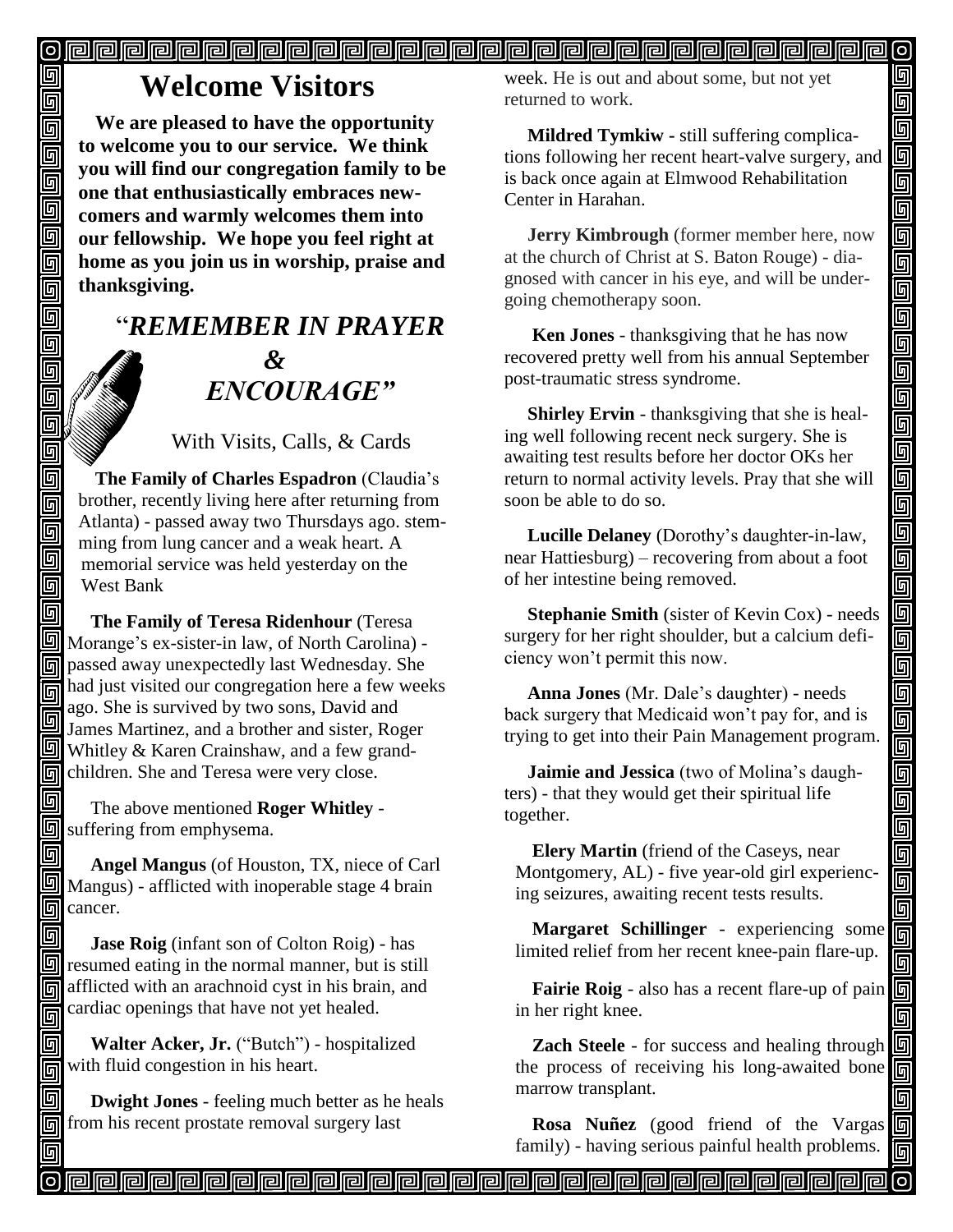#### 

**Jessica Fowler** (Jesse and Shirley's granddaughter, a resident of Lockport, LA**)** - has some vexing problems besetting her.

**Roy Carter, Jr.** - recovering well from an apparent insect bite.

**Terri Jones** - pray that she'll come to feel better through her negative phases in her Epstein-Barr disorder.

**Dale Epperley** - awaiting a new prosthesis to that will relieve the pain and inflammation in his leg.

**Gerald Molina** - still seeing doctors for spinal stenosis.

**Jace Roig** (newborn son of Colton Roig) - lost his ability to eat normally and therefore he was put on an intravenous feeding tube at home. He is also still afflicted with an arachnoid cyst in his brain, and cardiac openings that have not yet healed.

**Sharon Honoré** (sister of Anita, and a member at the Crowder Blvd. church) - has advanced breast cancer.

 **Clara Leonard** - overall pain continues to subside somewhat, though her ankle bothers her now.

 **Bobby Leonard** - awaiting test results from his recent appointment with a kidney specialist.

 **Devon Nelson** (Roig's grandson) - George asks that we pray for him that he will stay focused on soon enlisting in the U.S. Army.

 **Marie Peterson** - has to reschedule a hysterectomy last Wednesday.

## **Pray for all who are travelling.**

**Pray for Latino evangelism in our area.**

**Pray for our elders: Courtney Cheri, Dwight Jones and Gerald Molina.**

**Pray for President Obama and all our elected officials.** 

**Pray for our men and women in our armed forces, both here and abroad!**

 $|0|$ 

回

99

回 Ō

<u>ieir</u>

000000

<u>olololololo</u>

<u>gigja</u>

<u>ele</u>

اوا وا وا وا وا وا وا وا

<u>ololo da</u>

回回回回

冋

#### **\* \* \* \* \* \* \* \* \***

*The Epistles: Applying Them Today* (continued)

Adapted from Fee & Stuart, *How to Read the Bible for All Its Worth* (3rd edition)

We have been discussing the subject of how to apply the New Testament epistles to our lives today. The area of application of any sort of literature to our lives today is called is called *hermeneutics*. What is the hermeneutics of the New Testament epistles, that is, what do these texts mean to *us*?

6. One must keep alert to possible cultural differ ences between First and Twenty-First centuries that are sometimes not immediately obvious. For example, a participatory republic with democratic institutions is a radically different thing from the government of which Paul speaks in Romans 13:1-7. It is expected in a participatory republic that bad laws are to be changed and bad officials are to be ousted. That has to affect how one brings Romans 13 into Twenty-First Century America.

7. One must finally exercise Christian charity at this point. Christians need to recognize the difficulties, open the lines of communication with one another, start by trying to determine some principles, and finally have love for and a willingness to ask forgiveness from those with whom they differ.

 Let's use the example of homosexuality again as an example of how these principles may be applied. In this case the guidelines stand against its being culturally relative. The whole Bible has a consistent witness against homosexual activity as being morally wrong. In recent years some people have argued that the homosexuality which the New Testament speaks against is that in which people abuse others, so that private monogamous homo-sexuality between consenting adults is a different matter. They argue that on exegetical grounds it cannot be proved that such homosexuality is forbidden. It is also argued that culturally

<u>o popopopopopopopopopopopopopopopopo</u>